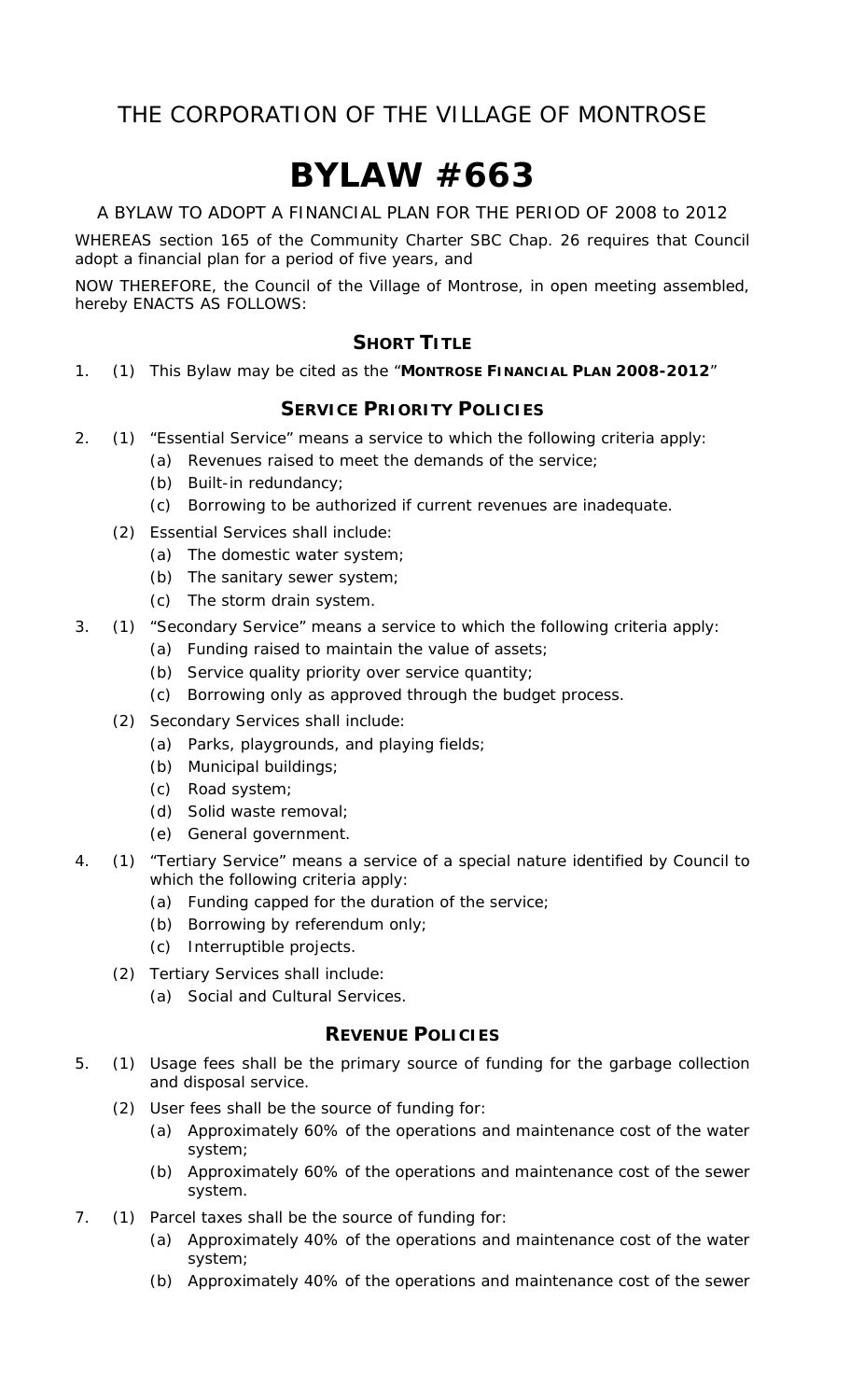system;

- (c) 100% of the capital costs of the water, sewer and storm drain systems.
- (d) 100% of the costs of community development projects.
- (e) 100% of the costs of transportation services.
- 8. (1) Ad valorem taxes shall be the default source of funding for all services for which no designated source of funding is identified in this Bylaw.

#### **GENERAL MATTERS**

- 9. (1) For the purpose of this Bylaw, the funding sources and levels indicated shall be considered target levels to be achieved over the term of this financial plan.
	- (2) All excess revenues or excess expenditures accrued in the Water Operating Fund or the Sewer Operating Fund over the course of a fiscal year shall be transferred to the General Operating Fund
	- (3) All excess revenues accrued in the General Operating Fund, Water Operating Fund and/or the Sewer Operating Fund shall be transferred to an appropriate Reserve Fund.
- 10. (1) The planned revenues for the years 2008 to 2012 relating to the General Operating Fund shall be those recorded on Schedule "A" attached to, and forming part of this Bylaw.
	- (2) The planned expenditures for the years 2008 to 2012 relating to the General Operating Fund shall be those recorded on Schedule "B" attached to, and forming part of this Bylaw.
	- (3) The planned revenues and expenditures for the years 2008 to 2012 relating to the Water Operating Fund shall be those recorded on Schedule "C" attached to, and forming part of this Bylaw.
	- (4) The planned revenues and expenditures for the years 2008 to 2012 relating to the Sewer Operating Fund shall be those recorded on Schedule "D" attached to, and forming part of this Bylaw.

#### **ENACTMENT**

11. (1) If any section, subsection, sentence, clause or phrase of this Bylaw is for any reason held to be invalid by the decision of any court of competent jurisdiction, the invalid portion shall be severed and the part that is invalid shall not affect the validity of the remainder.

\_\_\_\_\_\_\_\_\_\_\_\_\_\_\_\_\_\_\_\_\_\_\_\_\_\_\_\_\_\_\_\_\_ \_\_\_\_\_\_\_\_\_\_\_\_\_\_\_\_\_\_\_\_\_\_\_\_\_\_\_\_\_\_\_\_

(2) This Bylaw shall come into full force and effect on final adoption.

READ A FIRST TIME  $t^{\text{th}}$  day of February, 2008 READ A SECOND TIME THIS 18<sup>th</sup> day of February, 2008 PUBLIC CONSULTATION WORKSHOP HELD this 21<sup>st</sup> day of April, 2008 READ A THIRD TIME  $\frac{1}{2008}$  this 21<sup>st</sup> day of April, 2008 RECONSIDERED AND FINALLY ADOPTED this 5<sup>th</sup> day of May, 2008

Mayor **Mayor** Corporate Officer

Certified a true copy of Bylaw #663, as adopted

\_\_\_\_\_\_\_\_\_\_\_\_\_\_\_\_\_\_\_\_\_\_\_\_\_\_\_\_\_\_\_\_\_\_\_\_\_\_\_

Corporate Officer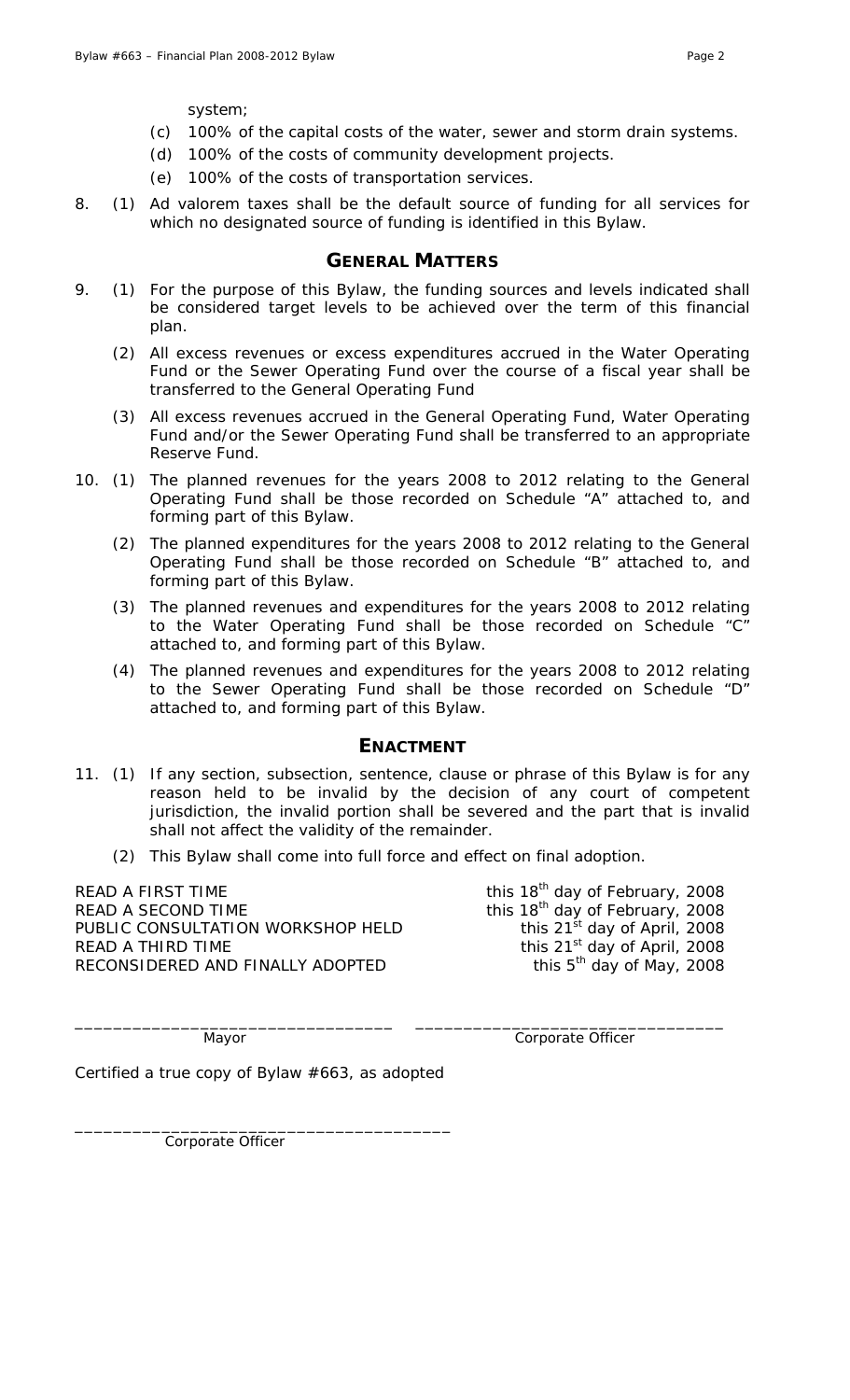# **BYLAW #663**

# SCHEDULE "A" – GENERAL FUND REVENUES

|                                           | 2007          | 2007      | 2008          | 2009          | 2010          | 2011          | 20012         |
|-------------------------------------------|---------------|-----------|---------------|---------------|---------------|---------------|---------------|
|                                           | <b>BUDGET</b> | PRE AUDIT | <b>BUDGET</b> | <b>BUDGET</b> | <b>BUDGET</b> | <b>BUDGET</b> | <b>BUDGET</b> |
|                                           |               |           |               |               |               |               |               |
| <b>TAXES</b>                              |               |           |               |               |               |               |               |
| Ad Valorem Taxes                          | 84,970        | 84,974    | 67,330        | 65,000        | 70,000        | 75,000        | 79,000        |
| <b>Drainage Parcel Taxes</b>              | 10,250        | 10,340    | 10,670        | 10,600        | 10,600        | 10,700        | 11,000        |
| Road Parcel Taxes                         | 10,530        | 10,534    | 11,450        | 11,500        | 12,000        | 12,000        | 12,000        |
| <b>Community Development Parcel Taxes</b> | 4,580         | 4,580     | 4,580         | 4,600         | 4,600         | 4,600         | 4,600         |
| <b>Utility Taxes</b>                      | 99,850        | 99,844    | 100,760       | 100,000       | 100,000       | 100,000       | 100,000       |
| Grant in Lieu of Taxes                    | 2,600         | 2,547     | 2,600         | 2,600         | 2,600         | 2,600         | 2,600         |
| <b>TOTAL TAXES</b>                        | 212,780       | 212,819   | 197,390       | 194,300       | 199,800       | 204,900       | 209,200       |
| <b>SALE OF SERVICES</b>                   |               |           |               |               |               |               |               |
| Garbage Service                           | 16,040        | 17,242    | 15,935        | 17,000        | 17,000        | 17,500        | 18,000        |
| <b>Other Services</b>                     | 3,500         | 7,830     | 3,500         | 3,500         | 3,500         | 3,600         | 3,600         |
| TOTAL SALE OF SERVICES                    | 500           | 702       | 500           | 600           | 600           | 600           | 600           |
|                                           | 20,040        | 25,774    | 19,935        | 21,100        | 21,100        | 21,700        | 22,200        |
| OTHER REVENUES FROM OWN SOURCES           |               |           |               |               |               |               |               |
| Licenses & Permits                        |               |           |               |               |               |               |               |
| Rentals                                   | 4,600         | 17,346    | 4,600         | 5,000         | 5,000         | 5,000         | 5,500         |
| Miscellaneous                             | 53,990        | 54,243    | 54,965        | 55,000        | 55,000        | 55,000        | 56,000        |
| <b>TOTAL REVENUES FROM OWN SOURCES</b>    | 34,300        | 50,629    | 34,600        | 30,000        | 30,000        | 32,000        | 32,000        |
|                                           | 92,890        | 122,218   | 94,165        | 90,000        | 90,000        | 92,000        | 93,500        |
| <b>UNCONDITIONAL TRANSFERS</b>            |               |           |               |               |               |               |               |
|                                           | 291,500       | 291,481   | 354,000       | 354,000       | 354,000       | 354,000       | 354,000       |
| <b>CONDITIONAL TRANSFERS</b>              |               |           |               |               |               |               |               |
|                                           | 102,000       | 108,960   | 133,750       | 115,000       | 120,000       | 120,000       | 120,000       |
| <b>INTERNAL TRANSFER</b>                  |               |           |               |               |               |               |               |
| <b>Water Fund Administration</b>          |               |           |               |               |               |               |               |
| Sewer Fund Administration                 | 32,590        | 32,590    | 47,150        | 45,000        | 47,000        | 48,000        | 48,000        |
| <b>Other Transfers</b>                    | 49,130        | 49,135    | 98,165        | 95,000        | 97,000        | 98,000        | 98,000        |
| <b>TOTAL INTERNAL TRANSFERS</b>           | 89,000        | 28,000    | 103,900       | 70,000        | 70,000        | 75,000        | 75,000        |
|                                           | 170,720       | 109,725   | 249,215       | 210,000       | 214,000       | 221,000       | 221,000       |
| <b>COLLECTIONS FOR OTHERS</b>             |               |           |               |               |               |               |               |
|                                           | 540,705       | 540,514   | 619,150       | 600,000       | 600,000       | 615,000       | 622,000       |
| <b>TOTAL GENERAL FUND REVENUES</b>        |               |           |               |               |               |               |               |
|                                           | 1,430,635     | 1,411,491 | 1,667,605     | 1,584,400     | 1,598,900     | 1,628,600     | 1,641,900     |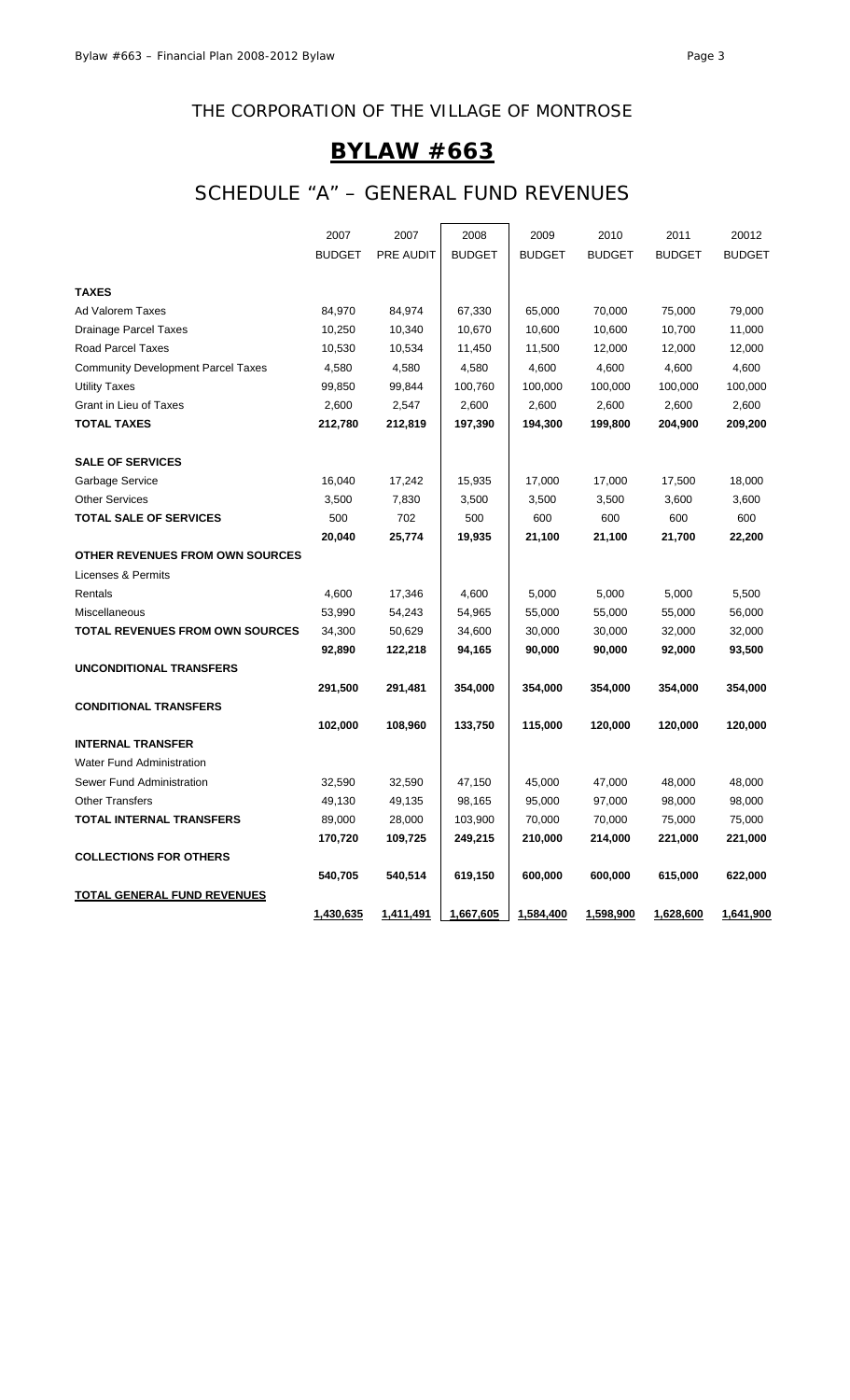# **BYLAW #663**

### SCHEDULE "B" – GENERAL FUND EXPENDITURES

|                                               | 2007          | 2007             | 2008          | 2009          | 2010          | 2011          | 20012         |
|-----------------------------------------------|---------------|------------------|---------------|---------------|---------------|---------------|---------------|
|                                               | <b>BUDGET</b> | <b>PRE AUDIT</b> | <b>BUDGET</b> | <b>BUDGET</b> | <b>BUDGET</b> | <b>BUDGET</b> | <b>BUDGET</b> |
| <b>GENERAL GOVERNMENT SERVICES</b>            |               |                  |               |               |               |               |               |
| Legislative                                   | 20,500        | 19,211           | 20,500        | 21,500        | 22,000        | 22,500        | 23,000        |
| <b>General Administration</b>                 | 228,520       | 191,385          | 323,260       | 325,000       | 330,000       | 335,000       | 340,000       |
| <b>Other General Government Services</b>      | 46,950        | 48,128           | 56,900        | 55,000        | 55,000        | 55,000        | 57,000        |
| <b>TOTAL GENERAL GOVT SERVICES</b>            | 295,970       | 258,724          | 400,660       | 401,500       | 407,000       | 412,500       | 420,000       |
|                                               |               |                  |               |               |               |               |               |
| <b>PROTECTIVE SERVICES</b>                    |               |                  |               |               |               |               |               |
| <b>Bylaw Enforcement</b>                      | 9,000         | 7,166            | 9,250         | 11,700        | 11,900        | 12,500        | 13,000        |
| <b>Other Protective Services</b>              | 8,865         | 9,682            | 11,165        | 11,000        | 12,000        | 12,000        | 12,500        |
| <b>TOTAL PROTECTIVE SERVICES</b>              | 17,865        | 16,848           | 20,415        | 22,700        | 23,900        | 24,500        | 25,500        |
| <b>TRANSPORTATION SERVICES</b>                |               |                  |               |               |               |               |               |
| <b>Equipment Operation &amp; Maintenance</b>  | 25,870        | 25,392           | 25,745        | 28,000        | 29,000        | 30,000        | 30,000        |
| Workshop                                      | 10,780        | 8,637            | 11,700        | 11,600        | 12,000        | 12,000        | 12,000        |
| <b>General Public Works</b>                   | 2,090         | 3,963            | 3,980         | 5,000         | 5,000         | 5,000         | 5,000         |
| <b>Road Maintenance</b>                       | 58,580        | 42,817           | 49,870        | 55,000        | 55,000        | 57,000        | 58,500        |
| <b>Traffic Services</b>                       | 13,280        | 14,541           | 13,750        | 15,200        | 15,200        | 15,200        | 15,200        |
| <b>TOTAL TRANSPORTATION SERVICES</b>          | 110,600       | 95,350           | 105,045       | 109,800       | 116,200       | 119,200       | 120,700       |
| <b>ENVIRONMENTAL HEALTH SERVICES</b>          | 32,625        | 29,276           | 26,565        | 34,400        | 34,600        | 35,000        | 35,000        |
|                                               |               |                  |               |               |               |               |               |
| <b>ENVIRONMENTAL DEVELOPMENT</b>              | 9,500         | 4,879            | 23,000        | 10,000        | 10,000        | 10,000        | 10,000        |
| <b>RECREATION &amp; CULTURAL SERVICES</b>     |               |                  |               |               |               |               |               |
| <b>Recreation Commission</b>                  | 8,120         | 11,285           | 8,725         | 8,000         | 8,000         | 8,100         | 8,200         |
| <b>Community Hall</b>                         | 16,930        | 12,724           | 16,615        | 17,500        | 17,700        | 17,800        | 18,000        |
| <b>Parks</b>                                  | 39,250        | 37,115           | 35,315        | 40,000        | 41,000        | 42,000        | 43,000        |
| <b>TOTAL RECREATION &amp; CULTURE</b>         | 64,300        | 61,124           | 60,655        | 65,500        | 66,700        | 67,900        | 69,200        |
| <b>FISCAL SERVICES</b>                        |               |                  |               |               |               |               |               |
| <b>Debt Servicing</b>                         | 16,630        | 16,633           | 5,045         | 10,000        | 10,000        | 15,000        | 15,000        |
| <b>Transfer to Other Funds</b>                | 50,040        | 129,300          | 188,500       | 75,500        | 75,500        | 54,500        | 52,500        |
| <b>Transfer of Taxes Collected for Others</b> | 553,905       | 554,190          | 634,320       | 600,000       | 600,000       | 615,000       | 619,000       |
| <b>TOTAL FISCAL SERVICES</b>                  | 620,575       | 700,123          | 827,865       | 685,500       | 685,500       | 684,500       | 686,500       |
| <b>CAPITAL PROJECTS</b>                       |               |                  |               |               |               |               |               |
| Administration                                | $\pmb{0}$     | 1,665            | 6,500         | 10,000        | 10,000        | 10,000        | 10,000        |
| <b>Public Works</b>                           | 224,700       | 175,180          | 168,200       | 225,000       | 225,000       | 245,000       | 245,000       |
| <b>Recreation</b>                             | 54,500        | 60,097           | 28,700        | 20,000        | 20,000        | 20,000        | 20,000        |
| <b>TOTAL CAPITAL PROJECTS</b>                 | 279,200       | 236,942          | 203,400       | 255,000       | 255,000       | 275,000       | 275,000       |
|                                               |               |                  |               |               |               |               |               |
| <b>TOTAL GENERAL EXPENDITURES</b>             | 1,430,635     | 1,403,266        | 1,667,605     | 1,584,400     | 1,598,900     | 1,628,600     | 1,641,900     |
| <b>General Fund Surplus (Deficit)</b>         | 0             | 8,225            | 0             | 0             | 0             | 0             | 0             |
| <b>Consolidated Funds Surplus (Deficit)</b>   | 0             | 45,390           | 0             | 0             | 0             | 0             | 0             |
|                                               |               |                  |               |               |               |               |               |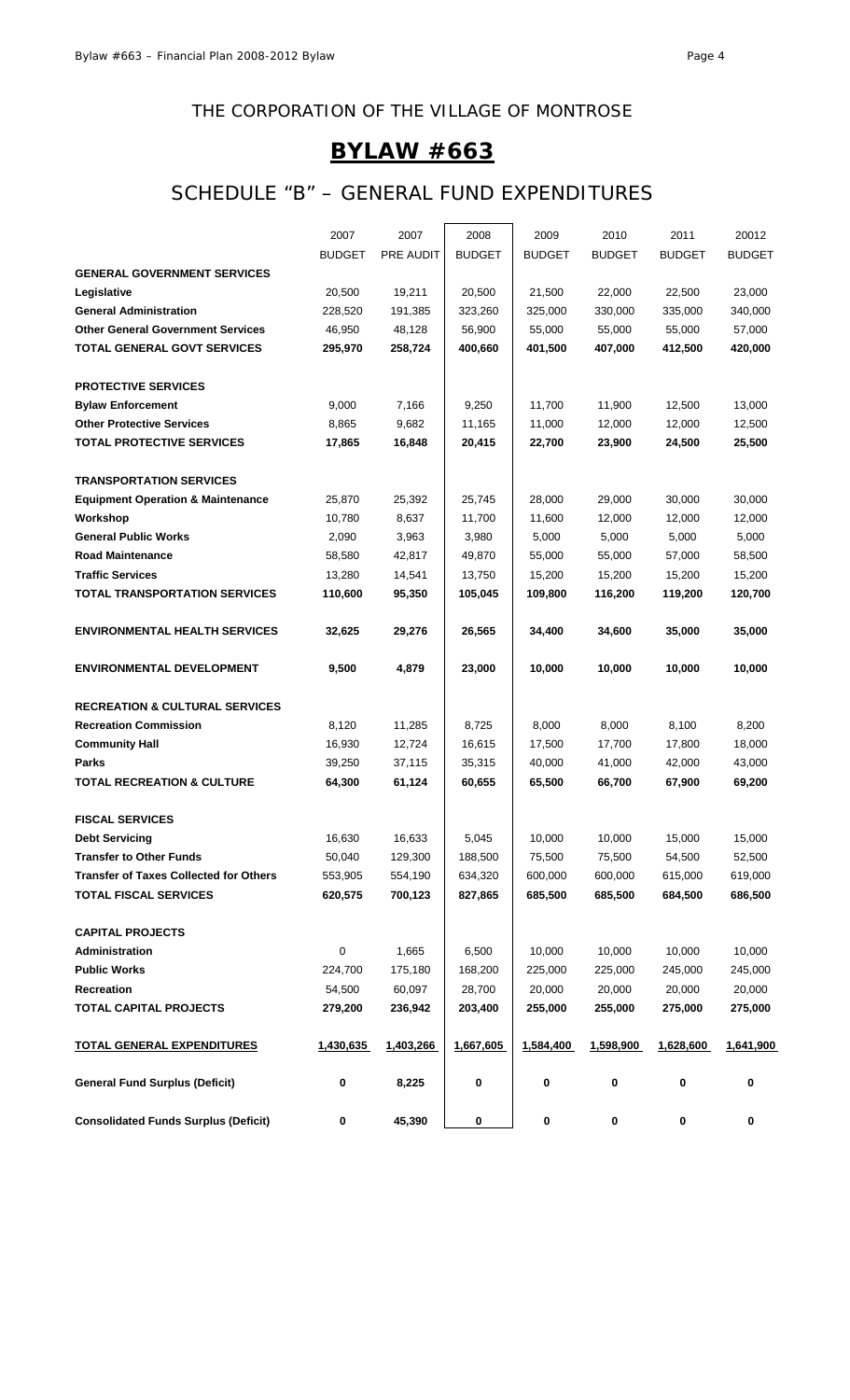### **BYLAW #663**

# SCHEDULE "C" – WATER FUND REVENUES & EXPENDITURES

|                                  | 2007          | 2007      | 2008          | 2009          | 2010          | 2011          | 2012          |
|----------------------------------|---------------|-----------|---------------|---------------|---------------|---------------|---------------|
|                                  | <b>BUDGET</b> | PRE-AUDIT | <b>BUDGET</b> | <b>BUDGET</b> | <b>BUDGET</b> | <b>BUDGET</b> | <b>BUDGET</b> |
| <b>WATER FUND REVENUES</b>       |               |           |               |               |               |               |               |
| <b>TAXES</b>                     | 99,380        | 99,386    | 100,760       | 100,000       | 105,000       | 105,000       | 110,000       |
| <b>SALE OF SERVICES</b>          | 87,940        | 90,579    | 101,795       | 95,000        | 100,000       | 100,000       | 100,000       |
| <b>OTHER REVENUES</b>            | 563,950       | 3,900     | 727,650       | 35,500        | 35,500        | 14,500        | 12,500        |
| <b>TOTAL WATER FUND REVENUES</b> | 751,270       | 193,865   | 930,205       | 230,500       | 240,500       | 219,500       | 222,500       |

|                                               | 2007          | 2007      | 2008          | 2009          | 2010          | 2011          | 2012          |
|-----------------------------------------------|---------------|-----------|---------------|---------------|---------------|---------------|---------------|
| <b>WATER FUND EXPENDITURES</b>                | <b>BUDGET</b> | PRE-AUDIT | <b>BUDGET</b> | <b>BUDGET</b> | <b>BUDGET</b> | <b>BUDGET</b> | <b>BUDGET</b> |
|                                               |               |           |               |               |               |               |               |
| <b>GENERAL GOVERNMENT SERVICES</b>            | 39,170        | 36,888    | 55,725        | 53,000        | 55,000        | 55,000        | 57,000        |
| <b>ENVIRONMENTAL HEALTH SERVICES</b>          |               |           |               |               |               |               |               |
| <b>Water Supply &amp; Distribution System</b> |               |           |               |               |               |               |               |
| Pumping                                       | 41,270        | 24,986    | 30,670        | 35,000        | 37,000        | 37,000        | 39,000        |
| Water Supply and Distribution                 | 20,230        | 17,064    | 24,210        | 25,500        | 26,000        | 26,000        | 27,000        |
| <b>TOTAL ENVIRONMENTAL HEALTH</b>             | 61,500        | 42,050    | 54,880        | 60,500        | 63,000        | 63,000        | 66,000        |
| <b>ENVIRONEMNTAL DEVELOPMENT</b>              | 15,000        | $\bf{0}$  | 15,000        | 10,000        | 12,000        | 0             | 0             |
| <b>FISCAL SERVICES</b>                        |               |           |               |               |               |               |               |
| <b>Debt Servicing</b>                         |               |           |               |               |               |               |               |
| Long-Term Interest                            | 9,400         | 9,420     | 9,400         | 20,000        | 20,000        | 20,000        | 20,000        |
| <b>Principal Installments</b>                 | 36,200        | 36,195    | 36,200        | 50,000        | 50,000        | 50,000        | 50,000        |
| <b>Total Debt Servicing</b>                   | $\mathbf 0$   | $\Omega$  | 0             | 0             | $\Omega$      | 0             | 0             |
| <b>TOTAL FISCAL SERVICES</b>                  | 45,600        | 45,615    | 45,600        | 70,000        | 70,000        | 70,000        | 70,000        |
| <b>TOTAL CAPITAL PROJECTS</b>                 | 590,000       | 23,468    | 759,000       | 37,000        | 40,500        | 31,500        | 29,500        |
| TOTAL WATER FUND EXPENDITURES                 | 751,270       | 148,021   | 930,205       | 230,500       | 240,500       | 219,500       | 222,500       |
| <b>SURPLUS (DEFICIT)</b>                      | 0             | 45.844    | 0             | 0             | 0             | 0             | 0             |